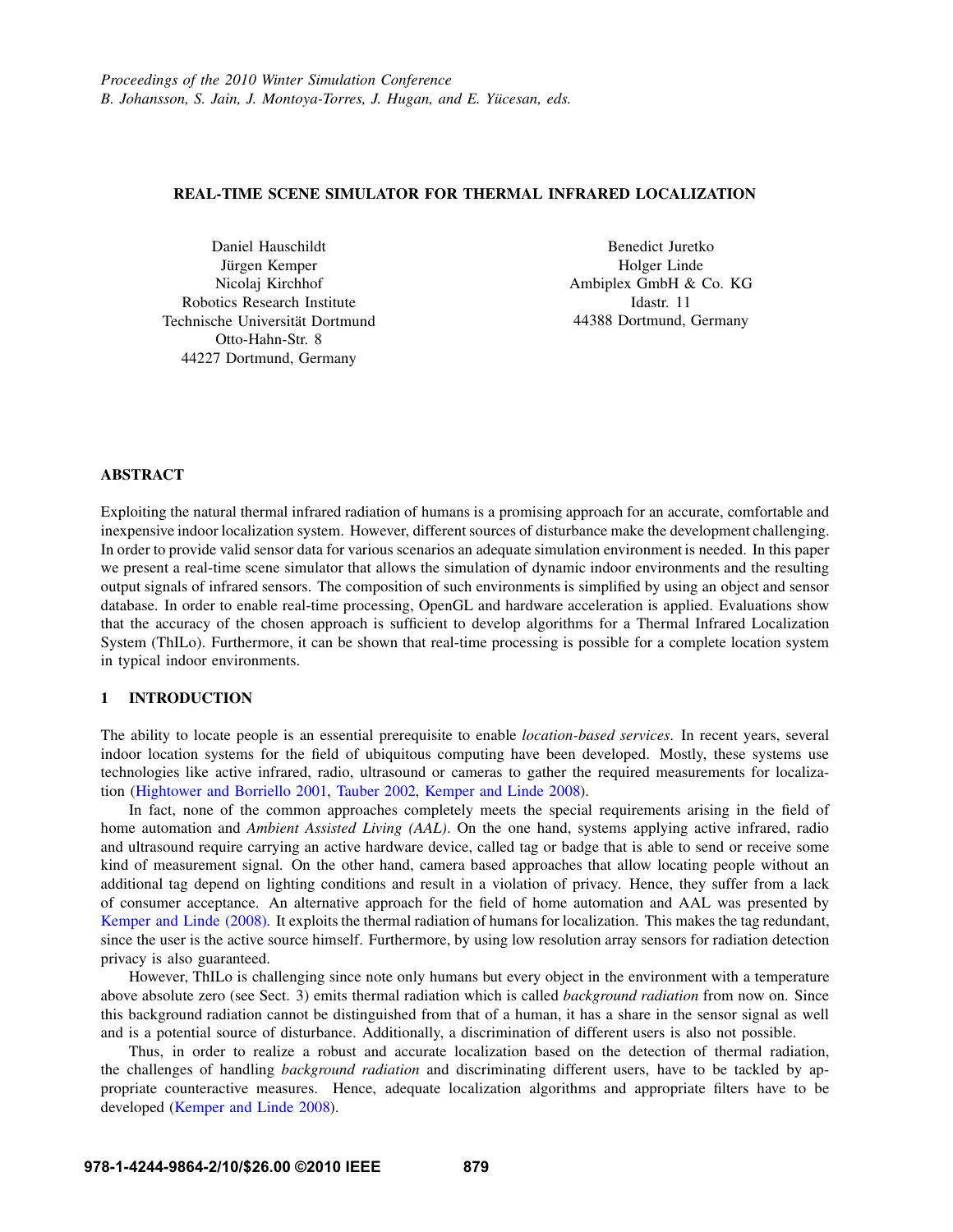A development based on real measurements only is costly and time-consuming. An adequate simulation environment however, allows a fast and simple set-up of different test environments, the usage and comparison of different sensors and an easier way to test the behaviour of the resulting algorithms under changing conditions. Thus, the development should be eased significantly by a simulation environment.

The most crucial challenges of ThILo arise from environmental dynamics. Devices that heat up or cool down as well as users that move, leave or enter a room are examples for difficult situations that must be handled by the localization algorithms. In order to create and simulatie such scenes, an efficient simulation approach is required that is able to process the resulting sensor outputs, at best in real-time.

In this paper we present such a scene simulator that allows a simple composition of test environments based on object and sensor databases. Moreover, real-time processing is enabled by hardware acceleration based on OpenGL.

## **2 RELATED WORK**

Generally, different simulation approaches for the propagation of electromagnetic radiation exist. The most common ones are ray tracing and radiosity.

The idea of ray tracing is to send out rays into the scene and trace their ways in order to determine the visibility or occlusion of objects. Since the propagation of light is reversible, mostly, an inverse approach is applied that starts the rays at camera location. Thus, only rays seen by the camera have to be calculated.

When applying radiosity, all surfaces of the scene are divided into small patches and the pairwise exchange of radiation is calculated between these patches. Thus, the computed result is not position dependent. The advantage of radiosity is that it supports diffuse emission and reflection implicitly. However, the required computing power and the memory usage are high. On the contrary, for raytracers diffuse reflections are quite expensive, but specular reflections and transparency are supported directly.

In general, both approaches cannot be processed in real-time, though real-time ray tracing by massive parallelization is a topic of current research (Schmittler et al. 2002).

Another approach which is used in today's computer graphics is rendering. It is less exact, since it does not support diffuse reflections at all but allows real-time processing due to hardware acceleration. In recent years, the objective of the predominant part of research in the area of simulation of electromagnetic radiation was the analysis of communication channels. Different realization, applying radiosity and calculating the time response at the receiver, were for example presented by Gfeller and Bapst (1979) and **?**. The runtime of these approaches depends on the number of reflections *k*, the number of patches *N* and equals  $O(N<sup>k</sup>)$ .

A simulator that applies inverse ray tracing was for instance presented by Iske et al. (2004). It allows a scene composition based on simple primitives like spheres, cuboids and also determines the time response of the radiation at the receiver. Furthermore, it offers the evaluation of different receiver characteristics. The runtime of this approach is given by the number of objects  $o$  in the scene, the number of point sources  $q$ , the number of simulated rays  $a$ , the number of rays per reflections *n* and the number of reflections *t* itself and equals  $O(a \cdot q t n^t)$ .

A virtual-reality realization that does not only simulate thermal radiation but also thermal conduction was presented by **?**. Again, radiation is simulated by radiosity. The convection, however, is modelled by a simple differential equation. Additionally, the simulator allows the processing of dynamics. The user is enabled to walk through the scene and to switch objects on and off. The approach offers real-time processing by hardware acceleration. For example, on a multi-core test system a scene with 20.000 triangles was calculated with a frame rate of 25Hz.

An implementation, similar to the one presented in this paper, was described by **?**. The authors describe a system simulating infrared array sensors in the automotive field in order to detect pedestrians. They use OpenGL and estimate detector parameters by *Simulated Annealing*. In the contrary, in our realization, measured or idealized sensor characteristics are employed. Furthermore, the authors do not address the aspect of real-time simulation.

### **3 FUNDAMENTALS OF INFRARED RADIATION & SENSING**

In order to be able to specify the requirements on simulation, a short introduction into the fundamentals of thermal radiation and ways of detection are given in this section. In addition, a short overview of challenges which have to be handled in ThILo, is given.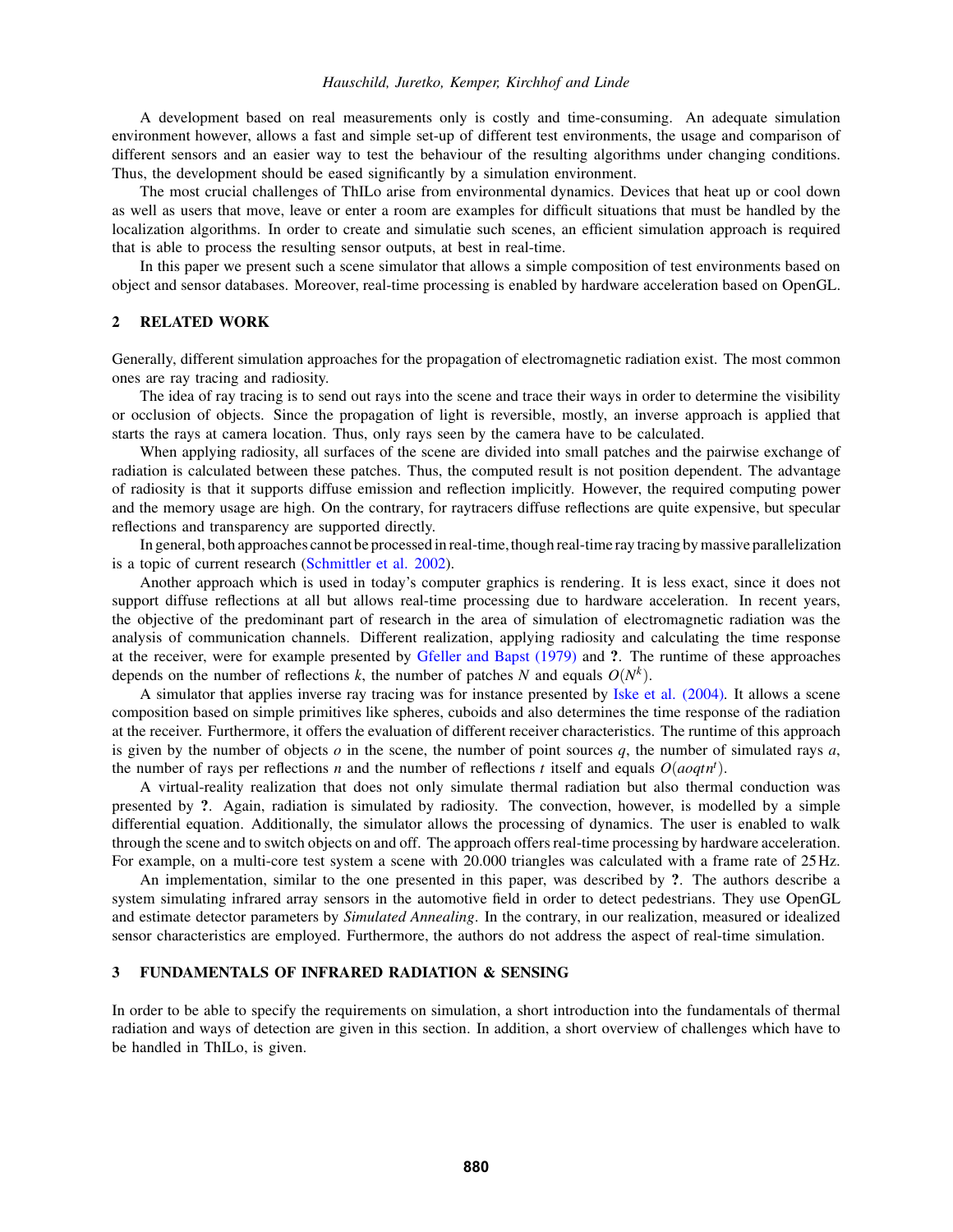

Figure 1: Absorption of thermal radiation in air per seamile

### **3.1 Radiation Basics**

As already stated, every object with a temperature above *absolute zero* emits energy via electromagnetic radiation. The overall flux and the wavelength of this radiation depends on the surface temperature and emissivity  $\varepsilon$ . The latter lies in an interval of [0..1] and describes the ability of a surface to emit radiation with respect to a perfect emitter at the same temperature, a so called blackbody (Gustav Robert Kirchhoff 1859). The emissivity is wavelength dependent, however, in most practical cases, where the relevant wavelength range is strongly limited, it can be assumed as constant (Infrared 2005).

The relation between wavelength  $\lambda$ , temperature *T*, emissivity  $\varepsilon$  and the radiant exitance  $M_{\lambda}$  is given by Planck's law:

$$
M_{\lambda} = \frac{\varepsilon(\lambda) \cdot C_1}{\lambda^5 (e^{C_2/\lambda T} - 1)}\tag{1}
$$

with  $C_1 = 3.74 \cdot 10^{-12}$ W/cm<sup>2</sup> and  $C_2 = 1.44$  cmK. The total radiated power within a certain bandwidth *B* can be calculated by integration, whereas in general the integral of Formula 1 over  $\lambda$  cannot be solved analytically. An approximation for a broad bandwidth is given by the Stefan-Boltzmann law:

$$
\Phi_B = A \cdot \varepsilon \cdot \sigma \cdot T^4 \tag{2}
$$

where  $\sigma = 5.67 \cdot 10^{-8} W/(m^2 K^4)$ , *A* is the observed surface area and  $\varepsilon$  is assumed to be wavelength independent (Fraden 2004).

The wavelength yielding the highest density of radiated power  $\lambda_m$  for a given *T* in Kelvin can be calculated using Wien's law:

$$
\lambda_m = \frac{2898 \,\mathrm{\mu m}^{\circ}\mathrm{K}}{T} \tag{3}
$$

with *T* given in Kelvin. It states, that the higher the surface temperature of the radiating object, the shorter the peak wavelength. Consequently, a human with a skin temperature of 34 °C emits most of his radiation near a wavelength of 9.44µm. When assuming a relevant temperature range for indoor localization between 0°C and 70°C, most of the energy is radiated in an interval of approximately 8 to 14µm. That implies a limitation of the sensitivity sensor to this range. A positive side effect in this context is that air has a so called *atmospheric window* in the interval of 8 to 14µm, as illustrated in Fig. 1 (**?**). Consequently, the attenuation of the relevant thermal radiation by air is very low over short distances  $(\leq 30m)$  and thus negligible.

Another interesting aspect with respect to thermal radiation is that emissivity and absorption are equivalent. For an opaque object the following relationship for the reflectivity  $\rho$  is valid:

$$
\rho=1-\varepsilon.
$$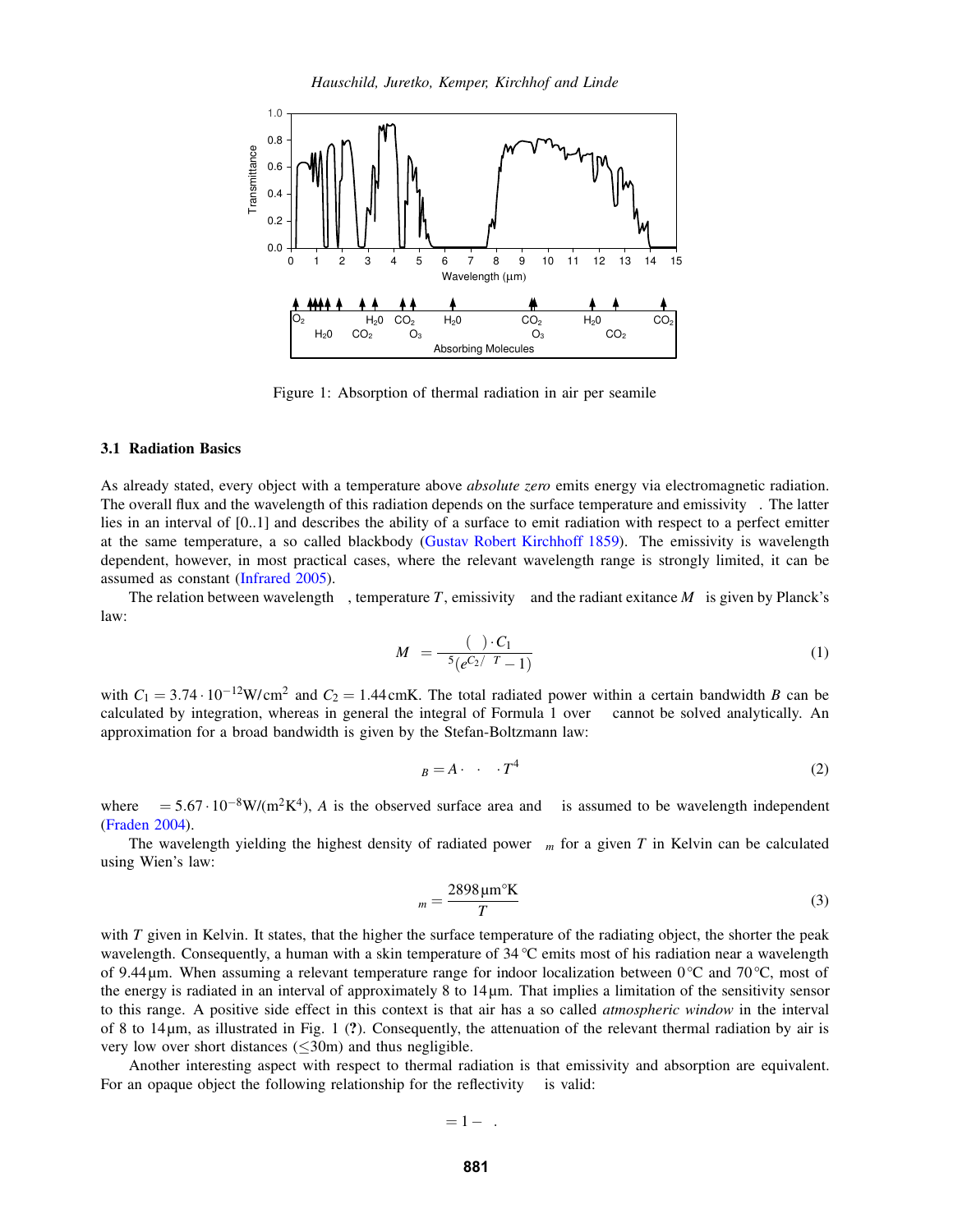A blackbody not only emits at maximum but also absorbs all incident radiation. Therefore, the real temperature of a highly reflective surfaces like polished aluminum ( $\varepsilon = 0.04 - 0.06$ ) cannot be detected, but only that of the reflected environment. Fortunately, human skin has an emissivity of 0.93 to 0.96 and is thus suitable for thermal detection.

### **3.2 Lambert's Cosine Law & Flux Transfer Calculation**

All non-metallic materials are good diffuse emitters (Fraden 2004). Their radiance does not depend on the point of view. However, the the active area of source and receiver depends on the angle between the normal of the surface and the direction between source and detector and so does the received radiation. This relation is stated by *Lambert's Cosine Law*:

$$
I(\alpha) = L \cdot A \cos(\alpha) \tag{4}
$$

where *I* is the radiant intensity in W/sr, *L* is the radiance in W/( $m<sup>2</sup>$ sr) and *A* is the size of the radiating surface.

Based on Lambert's Cosine Law the flux transfer between two objects can be calculated as integration over both, the surface of the receiver and the surface of the source

$$
\Phi = \int_{A_S} \int_{A_R} L \cdot \frac{\cos(\gamma_1) \cdot \cos(\gamma_2)}{r^2} dA_R \cdot dA_S,\tag{5}
$$

where *AS* and *AR* specify the size of source and receiver surface, respectively. *L* equals the radiance and *r* describes the distance between two infinitesimal patches. Furthermore,  $\gamma_1$  and  $\gamma_2$  equal the angles between the connection line of the patches and the respective surface normals.

# **3.3 Detection of Infrared Radiation**

For the detection of thermal radiation different kinds of sensors exist. They are classified into quantum and thermal detectors. Quantum detectors exploit the photoelectric effect. They are highly sensitive and have a short response time. In order to perform well, they have to be cooled to a temperature of 70K. Additionally, their detectivity strongly depends on the wavelength. Hence, quantum detectors are not appropriate for the intended application. Thermal detectors convert the received infrared radiation into heat and their detectivity is nearly wavelength independent. They do not necessarily need cooling, but their response time is higher and their detectivity is lower. Today, the most common thermal detectors are pyroelectric sensors, applied in motion detectors, microbolometer arrays, which are used in infrared cameras and thermopiles. Since pyroelectric sensors can only detect changes in heat flow, they are not adequate for ThILo, as well as microbolometer arrays, which need temperature stabilization for proper function. Furthermore, they are quite expensive, since they are mainly produced with high resolutions.

In comparison, thermopiles offer the best detection capabilities (Photonics 2004), are inexpensive and available as low resolution line and array sensors. Therefore, they are well suited for appliance in ThILo. Their working principle is based on a serial connection, in order to increase the output voltage, of thermocouples. The resulting junctions are divided into active and passive ones. The active junctions are attached to a thermally isolated membrane that is exposed to radiation (absorber) as shown in Fig. 2. The passive ones are only influenced by the ambient temperature. Hence, the output signal of a thermopile depends on the difference between object and ambient radiation (temperature). With response times between 20 - 50 ms, they are fast enough to detect human motion adequately.

Localization based on thermopile arrays can be realized by determining the angle of arrival (AoA) under which an object is seen. If several sensors are placed at different positions in a room, the position of a human can be computed via triangulation. When using a low resolution line sensor whose pixels exhibit slightly different field of views, the assumed AoA equals (simplified) the orientation of that pixel with the highest outcome, as illustrated in Fig. 3.

#### **3.4 Challenges of Passive Infrared Localization**

After describing the radiation and sensing basics, a short overview of the arising challenges of PIL is given in order to derive the required capabilities of the simulator. A more detailed description can be found in (Kemper and Linde 2008).

As already stated, thermal radiation of different objects cannot be discriminated. Hence, thermal radiation, not emanated by humans (**background radiation)**, can tamper the measured AoA. Especially, when its radiant intensity is higher. Generally, a sub-division into static (e. g. electronic devices that are already switched on for a while)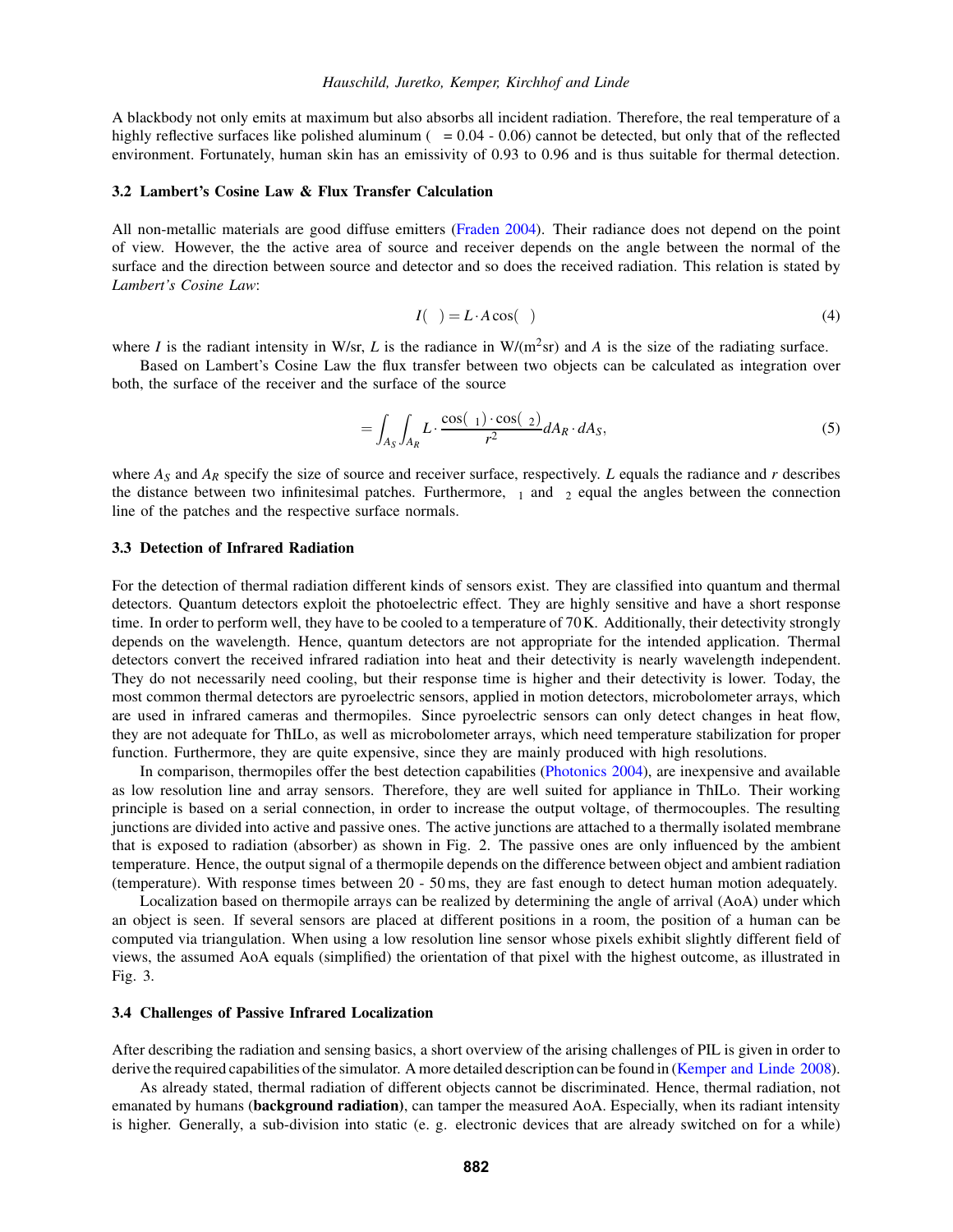

Figure 2: Construction of a thermopile

Figure 3: Principle of AoA estimation

and dynamic (e. g. switched or moving devices) background radiation is convenient. The static part only changes slowly or not at all. Thus, filtering can simply be done by its determination and subtraction from the sensor signal. On the contrary, the dynamic part, changes fast and its effects can therefore be misinterpreted as a moving person. That especially applies to **specular reflections** on metallic surfaces, since they "behave" exactly like the reflected source itself. For an accurate localization, it is necessary to determine such dynamic distortions and to develop appropriate recognition and filter algorithms. Consequently, a simulation of dynamic environments is necessary.

Additionally, it should be possible to locate several people per room. This requires the development of elaborate localization algorithms adapted to ThILo. A simulation avoids the need of several test persons and thus makes the development more flexible.

# **4 BASICS OF OPENGL & REQUIRED SIMPLIFICATIONS**

In the following, the basics of OpenGL are described with respect to the developed simulator. Furthermore, it is explained, what kinds of simplifications OpenGL requires.

## **4.1 OpenGL**

The *Open Graphics Library (OpenGL)* is an open and platform independent interface specification that enables direct access to the graphic card and allows the generation of two and three dimensional graphical content in real-time (Rendering). The composition of the rendered objects is based on simple geometrical primitives like triangles or polygons.

The image generation is processed in several stages that transform the geometrical and visual data of objects into a two dimensional image. OpenGL 2.0 introduced vertex and fragment processors which replace the former vertex and fragment operation and enable programmability by users. The code, written for those processors, is called shader. The simulator uses such manipulations to fasten the calculation of sensor values.

Although OpenGL is not limited to a special kind of transformation, for visual presentation on screen, typically a perspective projection is used that equals the image of a pinhole camera which is of relevance for the simulation.

### **4.2 Simplifications**

Due to the limitations of OpenGL and in order to enable high simulation performance, several simplifications are necessary:

- *Wavelength independence of emissivity* As already stated the emissivity can be assumed as wavelength independent, if the relevant bandwidth is small. Due to air-transmittance and the typically used silicon lenses, in case of ThILo the wavelength range is limited to 7.5 to 13.5 µm. Hence, this assumption is valid.
- *Limitation to diffuse radiation* According to Fraden (2004), all materials except metals are good diffuse radiators in the relevant wavelength range. Consequently, modelling of non-diffuse radiation can be neglected, except specular reflections on metallic surfaces However, this issue is not addressed in this paper.
- *Diffuse reflection are negligible* Due to the diffuse character of reflections and the high attenuation of all materials except metals diffuse reflections can be neglected. This will be proven in the evaluation.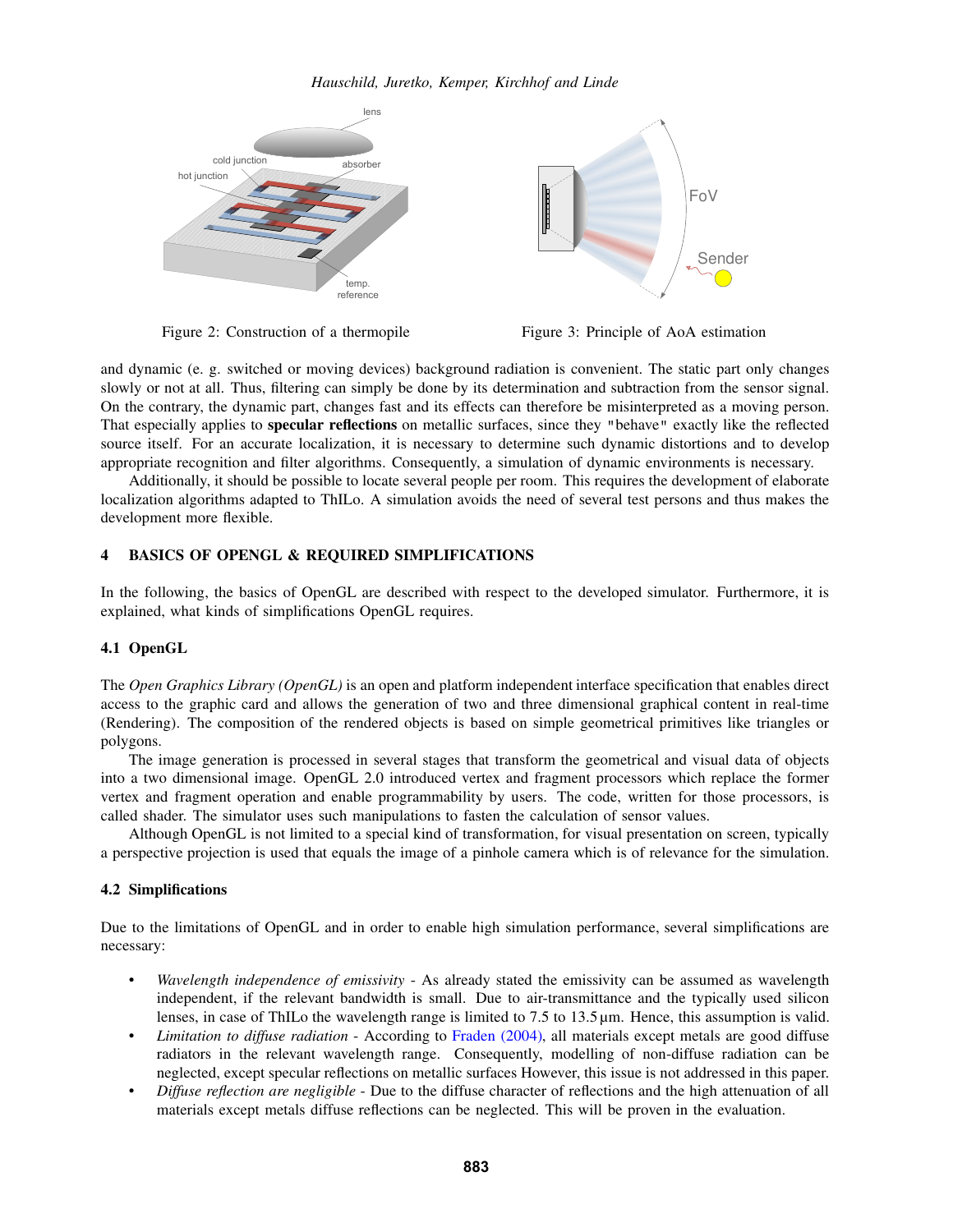- *Transmission of infrared radiation in objects is negligible* Solid objects, except special optical materials like gallium arsenide, are opaque for infrared radiation of the relevant wavelength range.
- *Negligence of fuzzy imaging* Since infrared sensors have a fixed focus, they only produce a sharp image, if the distance to the object is large with respect to the diameter of the lens. As the distance between objects and sensors is typically high with respect to lens size, also this assumption can be made.

# **5 SCENE SIMULATOR FOR PASSIVE INFRARED LOCALIZATION**

A simplified illustration of the simulator with main focus on data exchange is given in Fig. 4. It clarifies that the scene composition is done based on an object and sensor library. Thus, it is possible to compose scenes by inserting objects and sensors from the library. Hence, only parameters like temperatures or certain animations have to be added. In order to allow a simple composition, the models as well as the simulator support a normal visualization and a mode, showing the infrared characteristics of objects which is needed for simulation. The object descriptions use **Collada**, which is a special XML format (Arnaud and Barnes 2006). It enables user specific enhancements that are essential in case of simulating the propagation of infrared radiation.



Figure 4: Simplified illustration of simulator concept

The main component of the simulator is the **simulation core**. It realizes the calculation of sensor values using a proprietary 3D-engine that encapsulates all necessary OpenGL functionality.

## **5.1 Simulation of Infrared Sensors**

Following, the mathematics to calculate the sensor outputs based on an infrared image of the scene are presented. Moreover, a projection correction is described which is necessary as the optical characteristics of a sensor do not correspond to that of pinhole camera. Finally, it is shown, how these computations can be processed more efficiently by using shaders.

# **5.1.1 Mathematical Derivation**

The output signal of thermopiles depends on the radiation reaching the sensitive element. Due to Lambert's Cosine Law but also because of the used optics the impact of this radiation depends on the direction of arrival. This direction dependence is described by the sensor characteristic *C* which exhibits an angle dependent attenuation. Consequently, the output signal presents a weighted average of the radiance *L* over the complete field of vision  $\Omega$ :

$$
U = K \cdot \left( \int_{\Omega} L(\phi, \theta) \cdot C(\phi, \theta) d\omega - E_a \right) \tag{6}
$$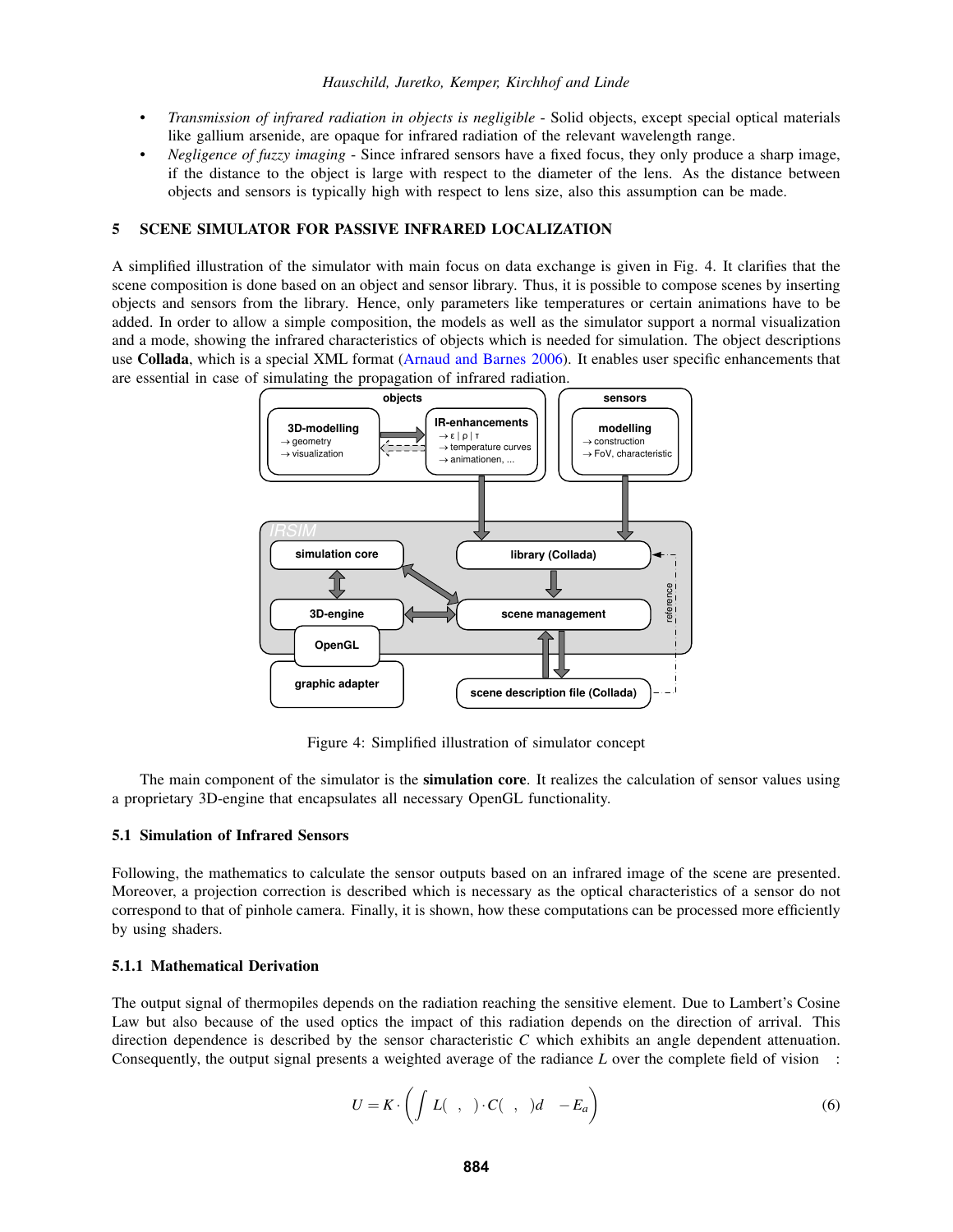*Hauschild, Juretko, Kemper, Kirchhof and Linde*



Figure 5: Relation between continuous and discrete sensor characteristic

where  $\phi$  and  $\theta$  equal azimuth and elevation with respect to the optical axis. *K* is a sensor specific factor in Vm<sup>2</sup>/W giving the dependence between the weighted average of irradiance and the output voltage. Furthermore, *Ea* equates the radiance that corresponds to the ambient temperature.

However, as the simulator is working on a pixel based picture, an adequate mapping of the characteristic is required, as shown in Fig. 5. This results in a weighting mask  $W(x, y) = C[\phi(x), \theta(y)]$ , whereas  $\phi(x)$  and  $\theta(y)$  are given by

$$
\phi(x) = \arctan\left[ (x - (N+1)/2) \cdot l \right] \tag{7}
$$

$$
\theta(y) = \arctan[(y - (N+1)/2) \cdot l]. \tag{8}
$$

Here, *l* equals the side length of a pixel and *N* the number of pixels in horizontal and vertical direction.

Due to the diffuse radiation characteristics of objects, it makes sense to describe their behaviour based on radiant exitance *M* as well as the received flux by the irradiance  $E_r$ , since both are given in  $W/m^2$ . Formula 6 can be written as

$$
U_i \approx K \cdot \frac{\sum_{N \times N} (E_r(x, y) - E_a) \cdot W(x, y) \cdot P(x, y)}{\sum_{N \times N} W_i(x, y) \cdot P(x, y)},
$$
\n(9)

whereas the denominator serves as normalization factor.  $P(x, y)$  is the so called projection correction that considers the fact that a sensor cannot be modelled by a pinhole camera directly. The derivation of  $P(x, y)$  is described in the next section.

## **5.1.2 Projection Correction**

As stated in Sect. 3.2, the flux transfer between two objects can be calculated based on formula 5. However, in case of a simulated sensor this formula can be reduced to

$$
\Phi = A_E \cdot \int_{A_S} L \cdot \frac{\cos^2(\gamma_1)}{r^2} dA_S,\tag{10}
$$

since the image plane and the active area of the simulated sensor are in parallel ( $\gamma_1 = \gamma_2$ ). Moreover, the integration over  $A_R$  can be neglected as its size is low (point sensor).

Regarding the working principle of a pinhole camera, as shown in figure 6, it becomes obvious that the image size of an object on the focal plane only depends on the distance *g* between the object and the plane of aperture

$$
\frac{G_1}{B_1} = \frac{G_2}{B_2},\tag{11}
$$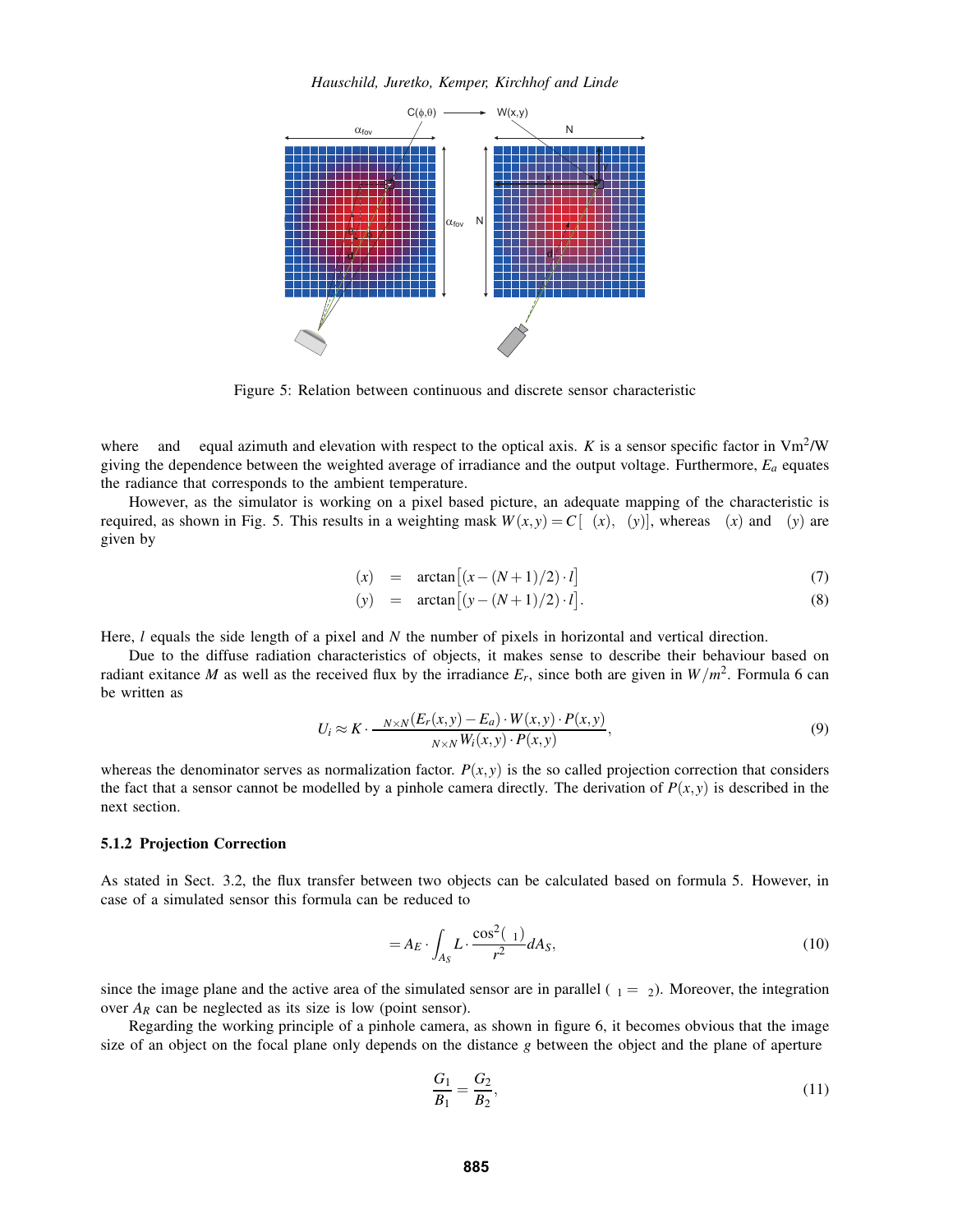

Figure 6: Working principle of a pinhole cam

which can be follow by the intercept theorems. When calculating the sensor output neither the real distance between the sensor and the current patch nor Lambert's cosine law are considered.

Therefore, a projection correction is required which realizes an appropriate weighting of the pixels with

$$
P(x, y) = \underbrace{\cos^{2}(\gamma(x, y))}_{\text{attention of distance Lambert (source)}}.
$$
 (12)

Here, it is assumed, that the distance between the sensor and the image plane is one and Lambert's cosine law for the sensor is already considered by its characteristic. Furthermore,  $\gamma(x, y)$  is given by

$$
\gamma = \operatorname{atan}\left(l\sqrt{\left(x - \frac{N+1}{2}\right)^2 + \left(y - \frac{N+1}{2}\right)^2}\right),\tag{13}
$$

where  $x$  and  $y$  are the corresponding pixel indices and N is the number of pixel per line and column.

## **5.1.3 Efficient Calculation of Sensor Values**

In order to realize an accurate and efficient way of calculating the sensor outputs based on an infrared image, the following aspects have to be considered:

- **Coding** In OpenGL, typically the four channel RGBA color system is used to code the rendered pictures, whereas every channel has a resolution of eight bit. To represent the irradiance one channel with a higher resolution would be much more convenient. Therefore, a special format is applied that allows 32 bit floating-point coding for every channel.
- **Efficient rendering for array sensor** As already explained, the pixels of an array sensor have only slightly different orientations. Hence, it would be very inefficient to render a completely new image for every pixel. Thus, the field of vision of the camera is chosen in such a way that the field of view of every sensor pixel is included in the resulting image. The selection of the relevant part for the particular pixel is in turn realized by its characteristic implicitly.
- **Efficient use of shaders** To calculate the sensor values based on the rendered image, the projection correction matrix which includes the attenuation for every pixel, as well as the weighting mask have to be stored as textures, before the simulation is started. Based on these textures a shader has to calculate the following equation:

$$
E(x, y) = (E_r(x, y) - E_a) \cdot W(x, y) \cdot P(x, y)
$$
\n(14)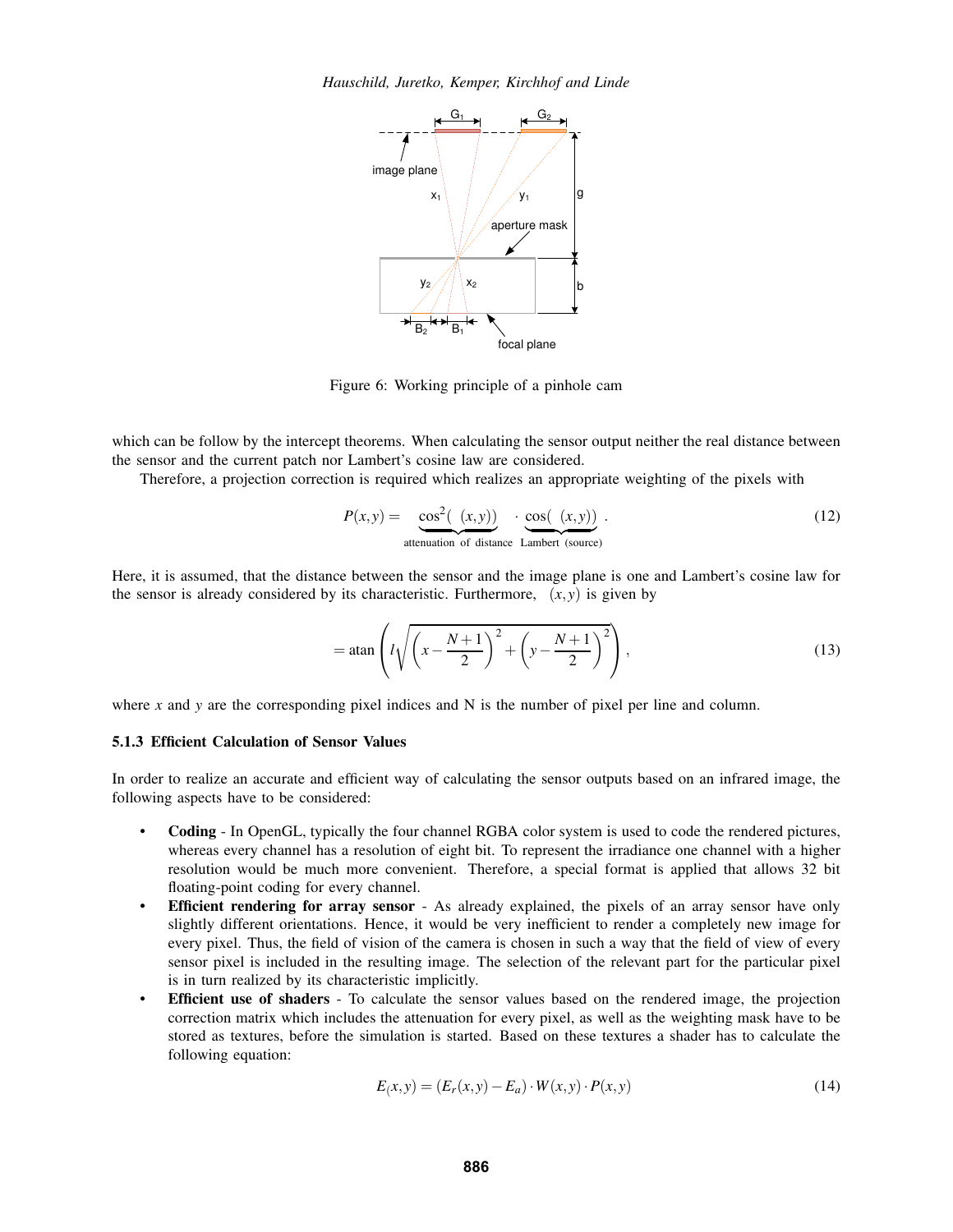

Figure 7: Comparison between raytracer and simulator

The results are again stored in a texture, so that afterwards the required averaging can be processed in parallel, whereas every shader sums four pixels. Also in this case a texture serves as result matrix, since the averaging has to be repeated iteratively. Finally, the overall sum is be divided by the sum of all pixel weights which yields the average irradiance.

**Parallel pixel processing** - As the representation of an infrared image requires only one 32 bit channel, the four 32 bit channels can be used for parallel processing of sensor pixels, when simulating array sensors.

## **6 EVALUATION**

In this section, the presented simulator is evaluated with respect to performance and accuracy. Hence, some simulation results of the simulator are compared to that of a raytracer developed by Iske et al. (2004). That includes the overall accuracy of the approach as well as the repercussion due to negligence of diffuse reflections. Furthermore, a comparison with the results of a real sensor – we use a Perkin Elmer TPL08A 3.9 – is presented. In all simulations a line sensor with eight pixels is emulated. The conversion factor of the sensor is set to  $0.006$  Vm<sup>2</sup>/W and the wavelength range is limited to  $7.5 \,\mu \text{m}$ . 13.5  $\mu \text{m}$ .

Regarding the presented results, it should be noted that the sensor output values are not given as voltage but as integers corresponding to a ten bit AD conversion output, whereas 512 equals 0 V.

### **6.1 Evaluation of Projection Correction**

In order to show the general correctness of the sensor emulation by a pinhole camera, a simple scene composed of a heating plate (75 °C) of  $30 \times 30 \text{ cm}^2$  is used. This plate is first placed of one meter in front of the sensor and then shifted 35 cm to the right.

Figure 7 illustrates that the the simulator and the raytracer results are almost the same, whereas the comparison is done for every pixel. Further configurations with different positions of the plate exhibit similar results. Regarding all simulations, the maximum difference that occurred between the results of the simulator and the raytracer was less than 0.1 % of the measurement value.

### **6.2 Comparison to a Real Sensor**

To test the ability of the simulator to emulate a real sensor, the characteristic of a *TPL08A 3.9* was approximated three-dimensionally in the simulator, as shown for the horizontal direction in Fig. 8. It was assumed that the pixel characteristic in vertical direction equals the horizontal one.

Moreover, the testbed, shown in Fig. 9, was used for the evaluation. The heating plate that consists of a coated copper plate  $(31 \times 31 \text{ cm}^2)$  held by a metallic frame, had a temperature of 70 °C and an emissivity of 0.95. With this testbed, several measurements where processed by shifting the plate in front of the sensor in steps of 15 cm at 1.5 m distance from the left to the right.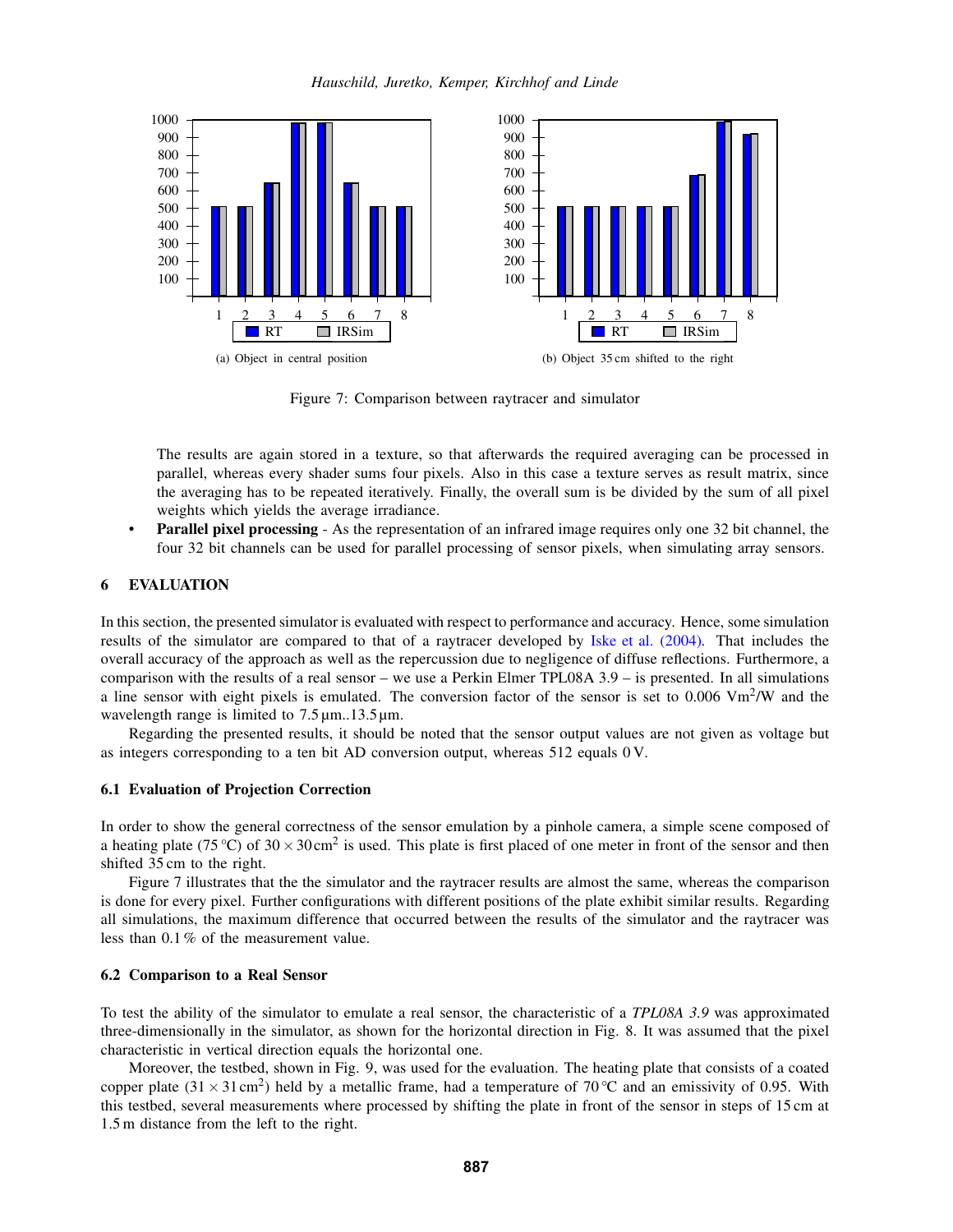

Figure 8: Characteristic of a sensor in horizontal direction

|  |  |  | Refl.   P1 P2 P3 P4 P5 P6 angle                                         |
|--|--|--|-------------------------------------------------------------------------|
|  |  |  | no 524 572 514 512 512 512 -18,8°<br>yes 524 572 514 513 514 514 -18,8° |
|  |  |  |                                                                         |



Figure 9: Testbed for comparison with real sensor

|  |  |  | Refl.   P1 P2 P3 P4 P5 P6 angle                                                                                                                      |
|--|--|--|------------------------------------------------------------------------------------------------------------------------------------------------------|
|  |  |  | no $\begin{array}{ l } 513 & 576 & 565 & 512 & 512 & 512 & -14.7^{\circ} \\ \hline 513 & 576 & 573 & 522 & 514 & 513 & -14.4^{\circ} \\ \end{array}$ |
|  |  |  |                                                                                                                                                      |

|  |  |  |  |  |  | Table 1: Results for the first arrangement |
|--|--|--|--|--|--|--------------------------------------------|
|--|--|--|--|--|--|--------------------------------------------|

Table 2: Results for the second arrangement

Figure 10 exemplary shows the results for the heating plate in central positions and 30 cm shifted to the right. It is obvious, that the simulated sensor is not exact. The reasons for differences between simulated and real sensor are explained by influences of the used sensor characteristics approximation, component tolerance and measurement noise.

Nevertheless, the typical behaviour of the sensor is reproduced well by the simulation, which is also confirmed by the other measurements.



Figure 10: Comparison between raytracer and simulator

## **6.3 Repercussion of Diffuse Reflections Negligence**

Another evaluation was processed in order to determine the impact of diffuse reflections on the sensor output. Two different situations were simulated with the raytracer, as shown in Fig. 11. In the first arrangement the reflection is located near the real object and in the second one not, so that the object and its reflection are seen by none adjacent pixels.

The simulation results of the relevant pixels are shown in Tab. 1 and 2 as well as the corresponding angles calculated based on these values.

It can be seen that the difference between considering and not considering the diffuse reflection are small regarding the resulting angle. That approves the assumption, that diffuse refection can be neglected, especially, since the chosen reflectivity of 0.3 was quite high, as walls typically have an emissivity greater than 0.8.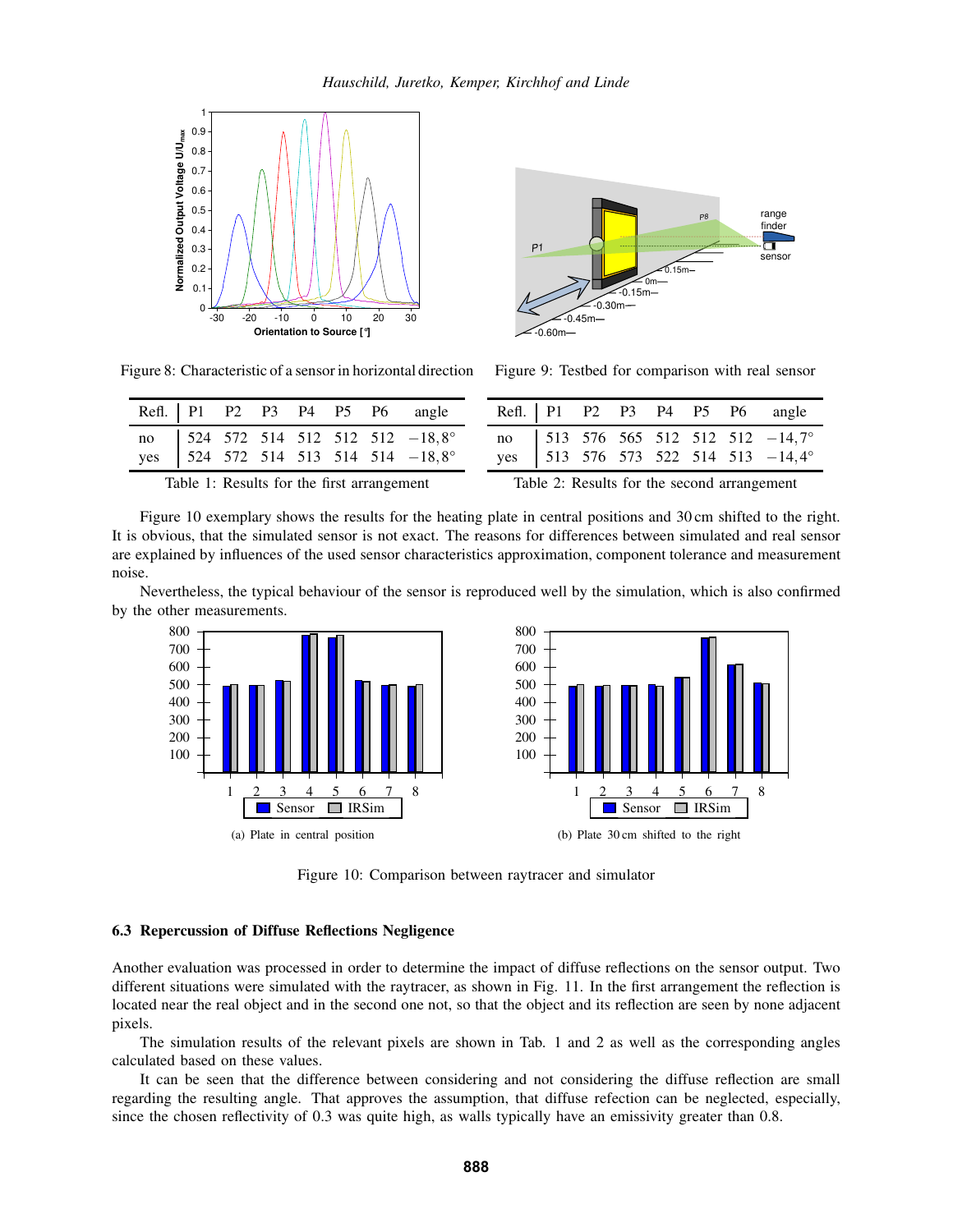

Figure 11: Used arrangement for reflection tests

## **6.4 Performance tests**

In order to test the performance of the simulator a typical scene with a human and several pieces of furniture was processed for a line sensor. To this end a 3 GHz dual core computer with an NVIDA Geforce 9800GTX+ was used. The resulting processing times are presented in Tab. 3. It can be seen that for a typical resolution of  $512 \times 512$ 

| Resolution       |                     |                      | Rendering $\Sigma_{N\times N}$ PC $\Sigma_{N\times N}$ 9800GTX+ |
|------------------|---------------------|----------------------|-----------------------------------------------------------------|
| $128 \times 128$ | $9.5 \,\mathrm{ms}$ | $5.5 \,\mathrm{ms}$  | $2.8 \,\mathrm{ms}$                                             |
| $256 \times 256$ | $9.5 \,\mathrm{ms}$ | $24.4 \,\mathrm{ms}$ | $3.7 \,\mathrm{ms}$                                             |
| $512 \times 512$ | $10 \,\mathrm{ms}$  | $97.9 \,\mathrm{ms}$ | $4.8 \,\mathrm{ms}$                                             |

Table 3: Processing times for a lines sensor

one sensor can be processed in 15 ms. This includes rendering and averaging, whereas the latter took twenty times longer on the PC. Hence, as assumed, the accumulation of pixels values by the graphic card is much more efficient. If we do not only simulated one sensor, but eight, as typically needed (Kemper, Linde, and Walter 2008), 80 ms for rendering and 40 ms for averaging are required. That results in a frame rate of approximately 8 Hz. Consequently, the proposed real-time nearly requirement is fulfilled, if we assume an sensor update rate of 10 Hz for the localization.

#### **7 CONCLUSION**

In this paper we presented a real-time simulator for infrared array sensors that allows the simulation of dynamic environments. To realize this real-time processing, a hardware accelerated approach based on OpenGL is used. Evaluations have shown that the disadvantages of OpenGL in contrast to raytracing and radiosity can be neglected, since the achieved accuracy is sufficient in the context of indoor localization.

Future work will be concentrated on setting up a comprehensive database by investigating typical indoor furniture and devices with respect to their infrared radiation behaviour. Therefore, efficient ways to determine and describe such behaviour and to map it to geometrical models have to be found. Finally, this simulator shall be used to ease the development of filter and localization algorithms for passive infrared localization.

## **REFERENCES**

Arnaud, R., and M. C. Barnes. 2006. *Collada - Sailing the Gulf of 3D Digital Content Creation*. A K Peters, Ltd. Fraden, J. 2004. *Handbook of Modern Sensors - Physics, Designs and Applications*. 3. Edition ed. Springer-Verlag. Gfeller, F., and U. Bapst. 1979, Nov.. Wireless in-house data communication via diffuse infrared radiation. *Proceedings*

*of the IEEE* 67 (11): 1474–1486.

Gustav Robert Kirchhoff 1859. über den zusammenhang zwischen emission und absorption von licht und wärme. *Monatsberichte der Königlichen Preuß. Akademie der Wissenschaften*.

Hightower, J., and G. Borriello. 2001, August. Location Systems for Ubiquitous Computing. *Computer* 34 (8): 57–66.

Infrared, E. 2005. Physics of electro-optic detectors.

Iske, B., B. Jäger, and U. Rückert. 2004, April. A Ray-Tracing Approach for Simulating Recognition Abilities of Active Infrared Sensors Arrays. In *IEEE Sensors Journal*, Volume 4, 237–247.